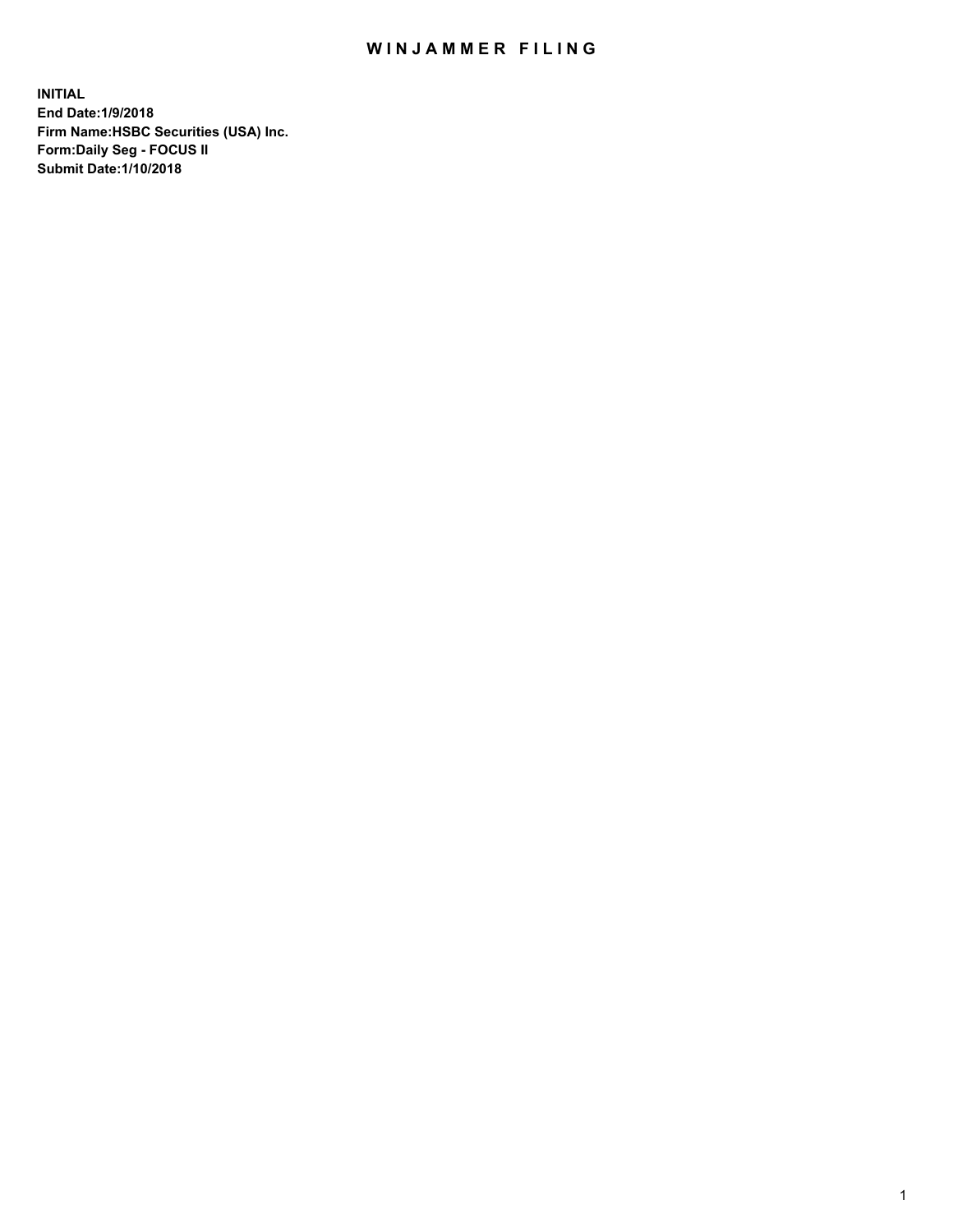## **INITIAL End Date:1/9/2018 Firm Name:HSBC Securities (USA) Inc. Form:Daily Seg - FOCUS II Submit Date:1/10/2018 Daily Segregation - Cover Page**

| Name of Company<br><b>Contact Name</b><br><b>Contact Phone Number</b><br><b>Contact Email Address</b>                                                                                                                                                                                                                         | <b>HSBC Securities (USA) Inc.</b><br><b>Michael Vacca</b><br>212-525-7951<br>michael.vacca@us.hsbc.com |
|-------------------------------------------------------------------------------------------------------------------------------------------------------------------------------------------------------------------------------------------------------------------------------------------------------------------------------|--------------------------------------------------------------------------------------------------------|
| FCM's Customer Segregated Funds Residual Interest Target (choose one):<br>a. Minimum dollar amount: ; or<br>b. Minimum percentage of customer segregated funds required:%; or<br>c. Dollar amount range between: and; or<br>d. Percentage range of customer segregated funds required between:% and%.                         | 98,000,000<br><u>0</u><br>0 <sub>0</sub><br>0 <sub>0</sub>                                             |
| FCM's Customer Secured Amount Funds Residual Interest Target (choose one):<br>a. Minimum dollar amount: ; or<br>b. Minimum percentage of customer secured funds required:%; or<br>c. Dollar amount range between: and; or<br>d. Percentage range of customer secured funds required between: % and %.                         | 25,000,000<br><u>00</u><br>0 <sub>0</sub>                                                              |
| FCM's Cleared Swaps Customer Collateral Residual Interest Target (choose one):<br>a. Minimum dollar amount: ; or<br>b. Minimum percentage of cleared swaps customer collateral required:%; or<br>c. Dollar amount range between: and; or<br>d. Percentage range of cleared swaps customer collateral required between:% and%. | 122,000,000<br><u>0</u><br><u>00</u><br><u>0 0</u>                                                     |

Attach supporting documents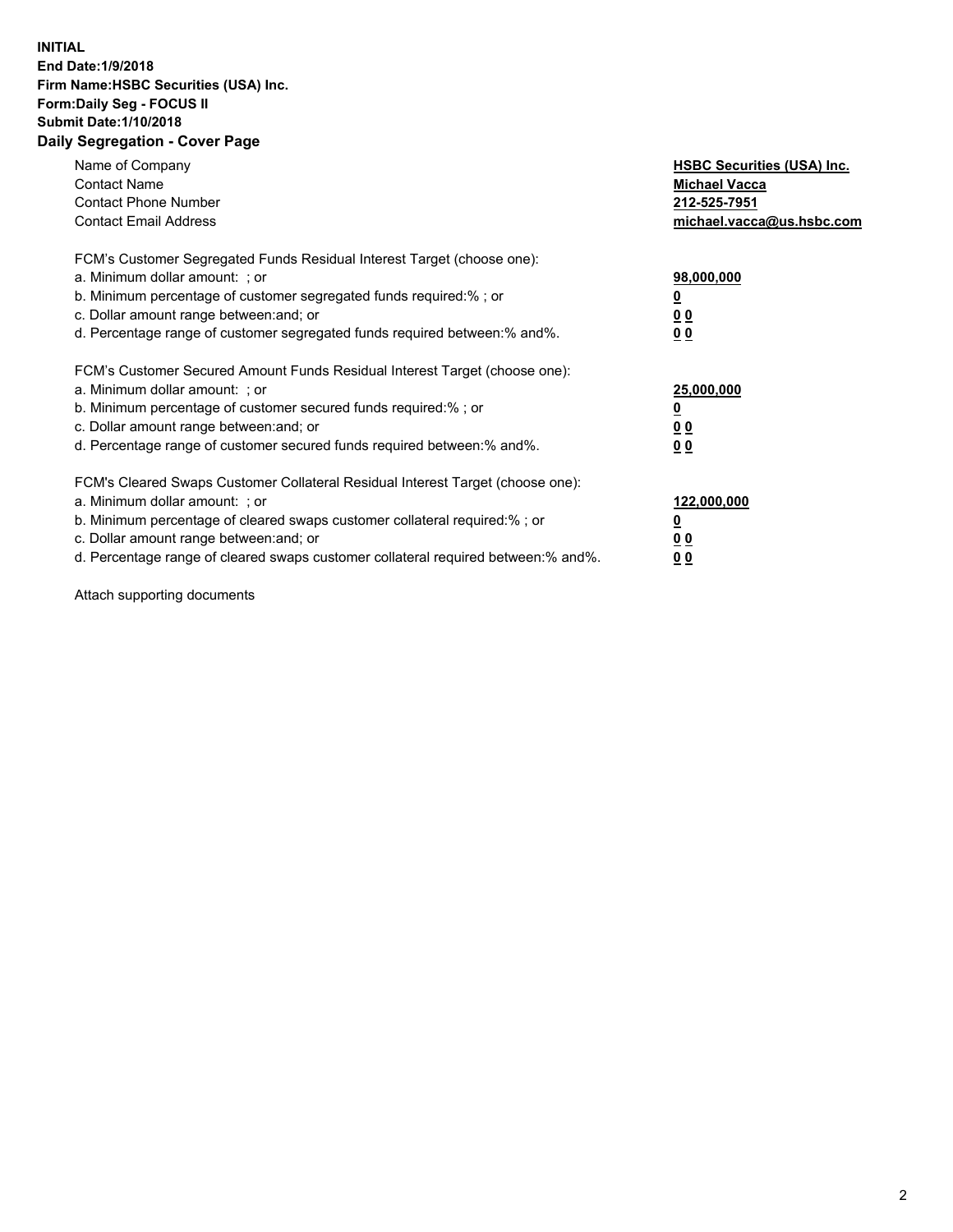**INITIAL End Date:1/9/2018 Firm Name:HSBC Securities (USA) Inc. Form:Daily Seg - FOCUS II Submit Date:1/10/2018 Daily Segregation - Secured Amounts**

Foreign Futures and Foreign Options Secured Amounts Amount required to be set aside pursuant to law, rule or regulation of a foreign government or a rule of a self-regulatory organization authorized thereunder **0** [7305] 1. Net ledger balance - Foreign Futures and Foreign Option Trading - All Customers A. Cash **77,295,989** [7315] B. Securities (at market) **90,270,991** [7317] 2. Net unrealized profit (loss) in open futures contracts traded on a foreign board of trade **-37,882,319** [7325] 3. Exchange traded options a. Market value of open option contracts purchased on a foreign board of trade **0** [7335] b. Market value of open contracts granted (sold) on a foreign board of trade **0** [7337] 4. Net equity (deficit) (add lines 1. 2. and 3.) **129,684,661** [7345] 5. Account liquidating to a deficit and account with a debit balances - gross amount **3,842,087** [7351] Less: amount offset by customer owned securities **-3,826,460** [7352] **15,627** [7354] 6. Amount required to be set aside as the secured amount - Net Liquidating Equity Method (add lines 4 and 5) **129,700,288** [7355] 7. Greater of amount required to be set aside pursuant to foreign jurisdiction (above) or line 6. **129,700,288** [7360] FUNDS DEPOSITED IN SEPARATE REGULATION 30.7 ACCOUNTS 1. Cash in banks A. Banks located in the United States **42,877,653** [7500] B. Other banks qualified under Regulation 30.7 **0** [7520] **42,877,653** [7530] 2. Securities A. In safekeeping with banks located in the United States **27,210,038** [7540] B. In safekeeping with other banks qualified under Regulation 30.7 **0** [7560] **27,210,038** [7570] 3. Equities with registered futures commission merchants A. Cash **0** [7580] B. Securities **0** [7590] C. Unrealized gain (loss) on open futures contracts **0** [7600] D. Value of long option contracts **0** [7610] E. Value of short option contracts **0** [7615] **0** [7620] 4. Amounts held by clearing organizations of foreign boards of trade A. Cash **0** [7640] B. Securities **0** [7650] C. Amount due to (from) clearing organization - daily variation **0** [7660] D. Value of long option contracts **0** [7670] E. Value of short option contracts **0** [7675] **0** [7680] 5. Amounts held by members of foreign boards of trade A. Cash **71,394,285** [7700] B. Securities **63,060,954** [7710] C. Unrealized gain (loss) on open futures contracts **-37,882,319** [7720] D. Value of long option contracts **0** [7730] E. Value of short option contracts **0** [7735] **96,572,920** [7740] 6. Amounts with other depositories designated by a foreign board of trade **0** [7760] 7. Segregated funds on hand **0** [7765] 8. Total funds in separate section 30.7 accounts **166,660,611** [7770] 9. Excess (deficiency) Set Aside for Secured Amount (subtract line 7 Secured Statement Page 1 from Line 8) **36,960,323** [7380] 10. Management Target Amount for Excess funds in separate section 30.7 accounts **25,000,000** [7780] 11. Excess (deficiency) funds in separate 30.7 accounts over (under) Management Target **11,960,323** [7785]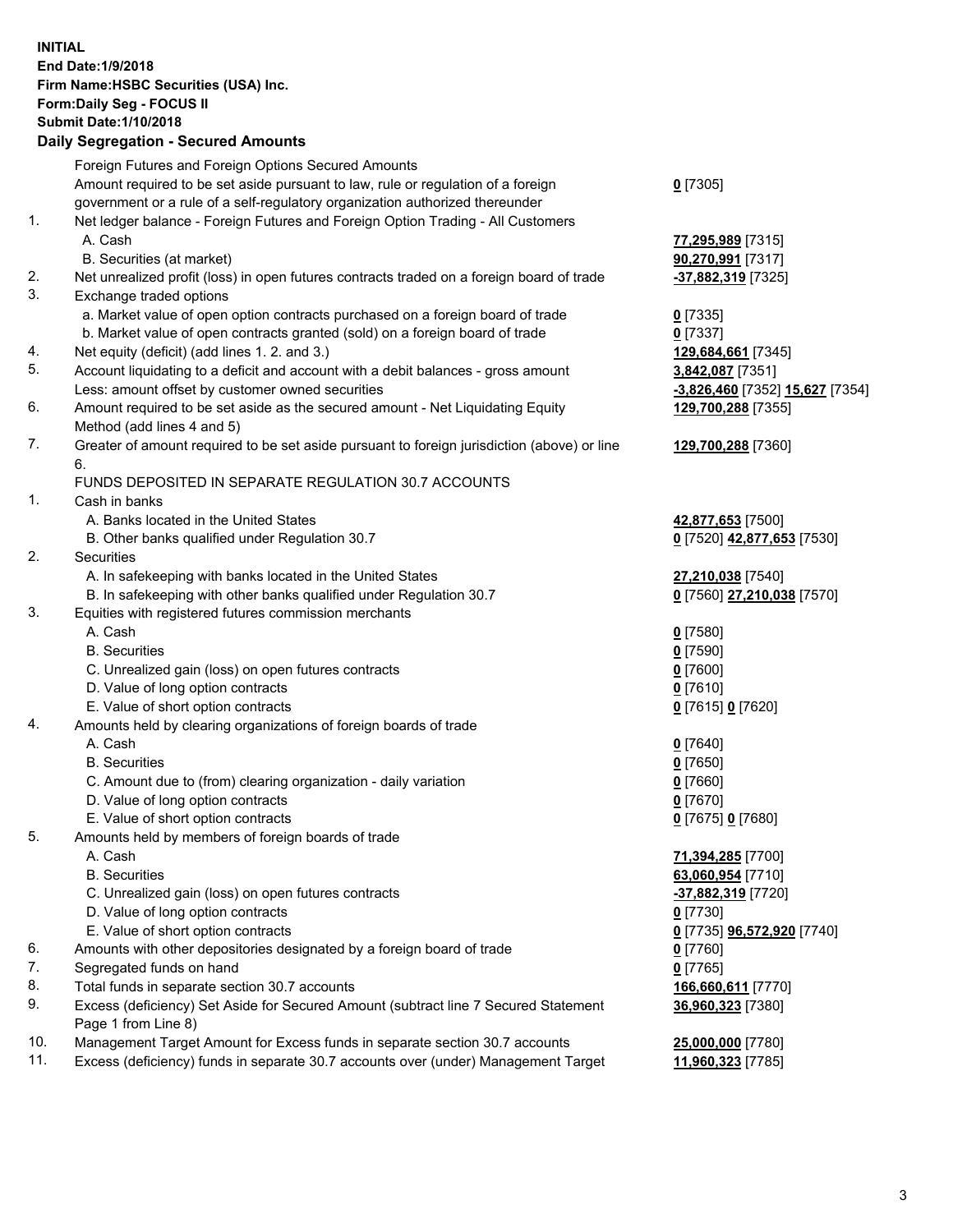| <b>INITIAL</b>                            |                                                                                                                                 |                                         |  |  |
|-------------------------------------------|---------------------------------------------------------------------------------------------------------------------------------|-----------------------------------------|--|--|
| End Date: 1/9/2018                        |                                                                                                                                 |                                         |  |  |
| Firm Name: HSBC Securities (USA) Inc.     |                                                                                                                                 |                                         |  |  |
| Form: Daily Seg - FOCUS II                |                                                                                                                                 |                                         |  |  |
| <b>Submit Date: 1/10/2018</b>             |                                                                                                                                 |                                         |  |  |
| Daily Segregation - Segregation Statement |                                                                                                                                 |                                         |  |  |
|                                           |                                                                                                                                 |                                         |  |  |
|                                           | SEGREGATION REQUIREMENTS(Section 4d(2) of the CEAct)                                                                            |                                         |  |  |
| 1.                                        | Net ledger balance                                                                                                              |                                         |  |  |
|                                           | A. Cash                                                                                                                         | <u>-35,144,011</u> [7010]               |  |  |
|                                           | B. Securities (at market)                                                                                                       | 882,727,213 [7020]                      |  |  |
| 2.                                        | Net unrealized profit (loss) in open futures contracts traded on a contract market                                              | 383,811,063 [7030]                      |  |  |
| 3.                                        | Exchange traded options                                                                                                         |                                         |  |  |
|                                           | A. Add market value of open option contracts purchased on a contract market                                                     | 57,990,852 [7032]                       |  |  |
|                                           | B. Deduct market value of open option contracts granted (sold) on a contract market                                             | -9,639,989 [7033]                       |  |  |
| 4.                                        | Net equity (deficit) (add lines 1, 2 and 3)                                                                                     | 1,279,745,128 [7040]                    |  |  |
| 5.                                        | Accounts liquidating to a deficit and accounts with                                                                             |                                         |  |  |
|                                           | debit balances - gross amount                                                                                                   | 22,318,052 [7045]                       |  |  |
|                                           | Less: amount offset by customer securities                                                                                      | -22,314,321 [7047] 3,731 [7050]         |  |  |
| 6.                                        | Amount required to be segregated (add lines 4 and 5)                                                                            | 1,279,748,859 [7060]                    |  |  |
|                                           | FUNDS IN SEGREGATED ACCOUNTS                                                                                                    |                                         |  |  |
| 7.                                        | Deposited in segregated funds bank accounts                                                                                     |                                         |  |  |
|                                           | A. Cash                                                                                                                         | 33,037,688 [7070]                       |  |  |
|                                           | B. Securities representing investments of customers' funds (at market)                                                          | $0$ [7080]                              |  |  |
|                                           | C. Securities held for particular customers or option customers in lieu of cash (at                                             | 137,673,446 [7090]                      |  |  |
|                                           | market)                                                                                                                         |                                         |  |  |
| 8.                                        | Margins on deposit with derivatives clearing organizations of contract markets                                                  |                                         |  |  |
|                                           | A. Cash                                                                                                                         | 427,104,123 [7100]                      |  |  |
|                                           | B. Securities representing investments of customers' funds (at market)                                                          | $0$ [7110]                              |  |  |
|                                           | C. Securities held for particular customers or option customers in lieu of cash (at                                             | 729,813,047 [7120]                      |  |  |
|                                           | market)                                                                                                                         |                                         |  |  |
| 9.                                        | Net settlement from (to) derivatives clearing organizations of contract markets                                                 | <u>-4,862,388</u> [7130]                |  |  |
| 10.                                       | Exchange traded options                                                                                                         |                                         |  |  |
|                                           | A. Value of open long option contracts                                                                                          | 57,990,852 [7132]                       |  |  |
|                                           | B. Value of open short option contracts                                                                                         | -9,639,989 [7133]                       |  |  |
| 11.                                       | Net equities with other FCMs                                                                                                    |                                         |  |  |
|                                           | A. Net liquidating equity                                                                                                       | 2,782,921 [7140]                        |  |  |
|                                           | B. Securities representing investments of customers' funds (at market)                                                          | 0 [7160]                                |  |  |
|                                           | C. Securities held for particular customers or option customers in lieu of cash (at                                             | $0$ [7170]                              |  |  |
|                                           | market)                                                                                                                         |                                         |  |  |
| 12.<br>13.                                | Segregated funds on hand                                                                                                        | 15,240,720 [7150]                       |  |  |
| 14.                                       | Total amount in segregation (add lines 7 through 12)<br>Excess (deficiency) funds in segregation (subtract line 6 from line 13) | 1,389,140,420 [7180]                    |  |  |
| 15.                                       | Management Target Amount for Excess funds in segregation                                                                        | 109,391,561 [7190]<br>98,000,000 [7194] |  |  |
| 16.                                       |                                                                                                                                 |                                         |  |  |
|                                           | Excess (deficiency) funds in segregation over (under) Management Target Amount                                                  | 11,391,561 [7198]                       |  |  |

16. Excess (deficiency) funds in segregation over (under) Management Target Amount Excess